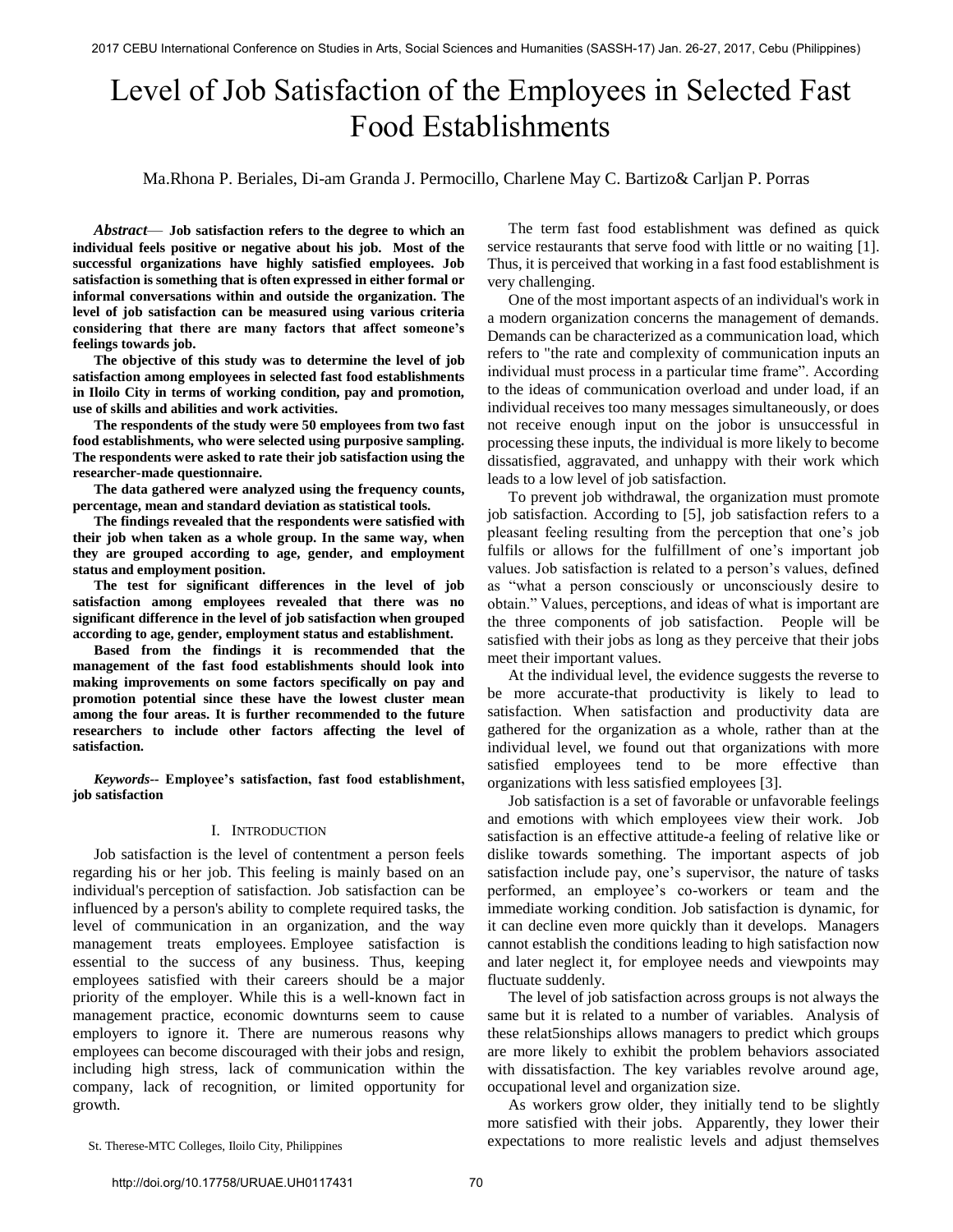better to their work situations, later, their satisfaction may suffer as promotions are less frequent and they face the realities of retirement. Predictably too, people with higher level occupations tend to be more satisfied with their jobs. They are usually better paid, have better working conditions, and hold jobs that make fuller use of their abilities. Finally, evidence suggests that levels of job satisfaction are higher in smaller organization units, such as a branch plant or a small enterprise. Larger organizations tend to overwhelm people, disrupt supportive processes, and limit the amounts of personal closeness, friendship and small-group teamwork that are important aspects of job satisfaction among many people [4].

## **Causes Job satisfaction**

 Of the major-satisfaction facets (work itself, pay, advancement opportunities, supervision, co-workers), enjoying the work is almost always the one most strongly correlated with high levels of overall job satisfaction. Interesting jobs that provide training, variety, independence, and control satisfy most employees. In other words, most people prefer work that is challenging and stimulating over work that is predictable and routine. You've probably noticed that pay comes up often when people discuss job satisfaction. There is an interesting relationship between salary and job satisfaction, for people who are poor (for example, living below the poverty line) or who live in poor countries, pay does correlate with job satisfaction and with overall happiness. Jobs that are compensated handsomely have average job satisfaction level no higher than those that are pain much less. Job satisfaction is not just about job conditions. Personality also plays a role. People who are less positive about themselves are less likely to like their jobs research has shown that people who have positive **core self-evaluations-**who believe in their inner worth and basic competence-are more satisfied with their jobs than those with negative core self-evaluations. Not only do they see their work as more fulfilling and challenging, they are more likely to gravitate toward challenging jobs in the first place. Those with negative core self-evaluation set less ambitious goals and are more likely to give up when confronting difficulties. Thus, they're more likely to be stuck in boring, repetitive jobs than those with positive core self-evaluations [3].

## II. OBJECTIVES OF THE STUDY

 This study aimed to find out the factors that can affect the quality work life of employee.

Specifically this study addresses the following:

- 1. To determine the level of job satisfaction among employees in selected fast food establishments.
- 2. To determine if there is a significant difference among employees in selected fast food establishments when categorized according to age, gender, and employment position.
- 3. To determine if there is a significant difference in the level of job satisfaction between the two fast food establishments?

## III. CONCEPTUAL FRAMEWORK

 This study aimed to determine the level of job satisfaction among employees in selected fast food establishments in Iloilo City. The independent variables of the study were age, gender,

marital status and employment position. The moderating variables are the hygiene or maintenance factors and motivational or job content factors. The dependent variable is the level of job satisfaction which is categorized into very dissatisfied, dissatisfied, neutral, satisfied and very satisfied.

Employee's Profile That May Affect Performance and Satisfaction

 Various references presented the factors that may affect job satisfaction and explained the bearing of age, gender and tenure on job satisfaction [6].

Age. It is perceived thatthere are many positive qualities that older workers bring to their jobs: specifically, experience, judgment, a strong work ethic, and commitment to quality. But older workers are also perceived as lacking flexibility and as being resistant to new technology. The older the employee gets, the less likely they are to quit in their job. As workers get older, they have fewer alternative job opportunities. In addition, older workers are less likely to resign than are younger workers because their long tenure tends to provide them with higher wage rates, longer paid vacations, and more attractive pension benefits.

 Gender.The evidence suggests that the best place to begin is with the recognition that there are few, if any, important differences between men and women that will affect their job performance. There are, for instance, no consistent male-female differences in problem-solving ability, analytical skills, competitive drive, motivation, sociability, or learning ability. Psychological studies have found that women are more willing to conform to authority and those men are more aggressive and more likely than women to have expectations of success, but those differences are minor. Similarly, there are no evidence indicating that an employee's gender affects job satisfaction.

 Tenure. If we define seniority as time on a particular job, we can say that the most recent evidence demonstrates a positive relationship between seniority and job productivity. So tenure, expressed as work experienced, appears to be a good predictor of employee productivity. Tenure is also a potent variable in explaining turnover. "Tenure has consistently been found to be negatively related to turnover and has been suggested as one of the single best predictors of turnover." The evidence indicates that tenure and satisfaction are positively related.

## IV. METHODOLOGY

## Research Design

This survey on job satisfaction among the employees in selected fast food establishments made use of the descriptive-survey method. Descriptive studies describe a given state of affairs as fully and carefully as possible. In educational research, the most common descriptive methodology is the survey, as when researchers summarize the characteristics (abilities, preferences, behaviors, and so on) of individuals or groups or (sometimes) physical environments [3].

Since the study describe about the Level of Job Satisfaction among the employees in selected fast food establishments in Iloilo City the descriptive-survey method is the most appropriate to use. Through this research, the factors which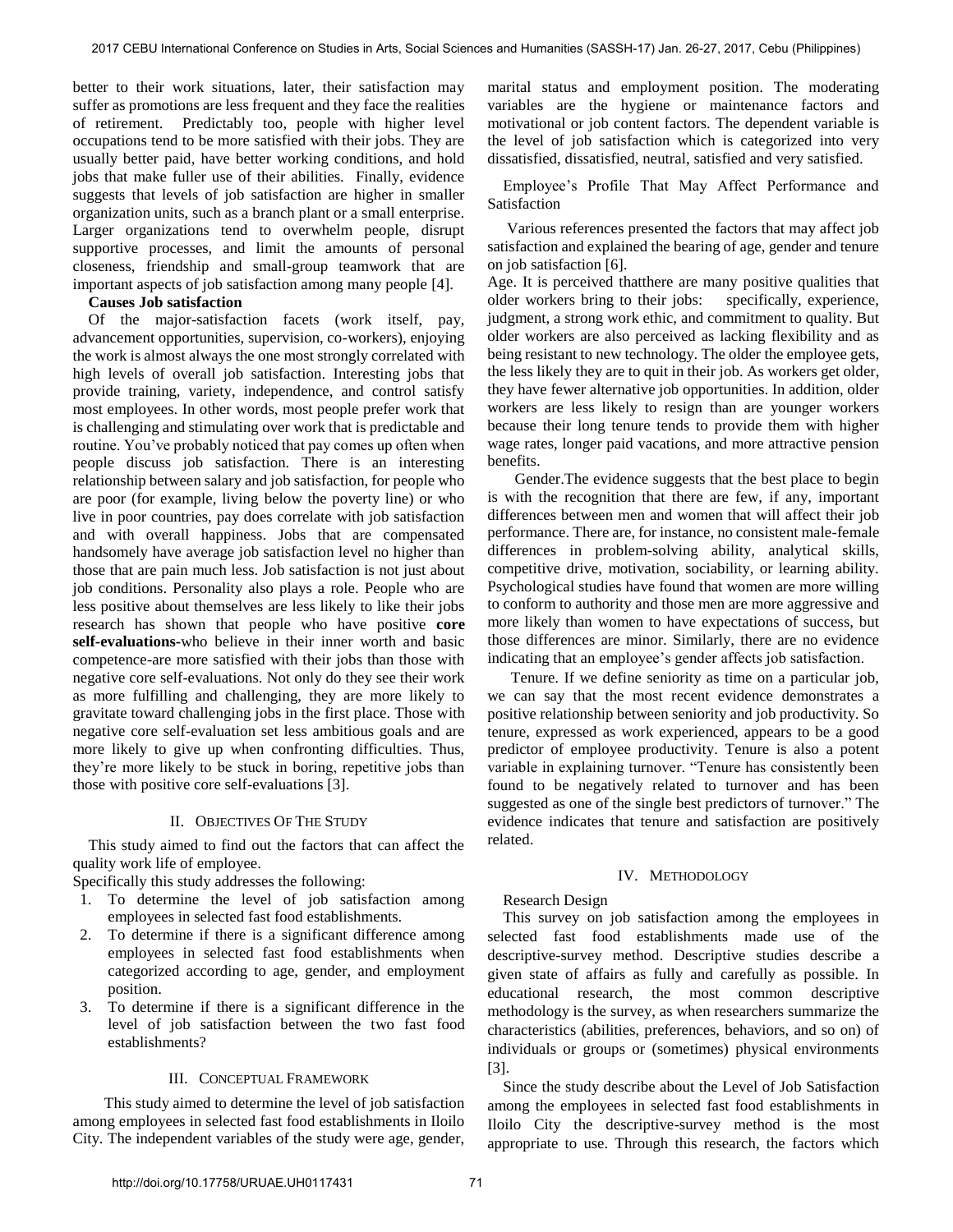have an effect on the job satisfaction of the employees can be determined with the aim of improving the satisfaction of employees for them to be more effective and efficient.

This study focused on the level of job satisfaction among employees in the two fast food establishments in Iloilo City. There were 50 employees selected in this study using the purposive-convenience sampling method. The data gathering instrument used for this study was a researcher-made questionnaire. The survey was conducted within December 2014 to January 2015.

## Respondents of the Study

Fifty (50) employees from the two fast food establishments were purposively chosen as respondents of this study.

#### Research Instrument

 The researchers used a questionnaire-checklist, a survey form which required selection and check responses from the respondents. The questions contained inthis questionnaire-checklist were thoroughly formulated, and checked for the respondents to understand well.

#### Validity

A copy of the questionnaire was submitted to the research adviser for corrections. Copies of the corrected questionnaire were again submitted to three experts in research for content validation using the Eight-point criteria by Good and Scates. The three experts gave their comments. All comments, corrections and recommendations were incorporated in the final copy of the questionnaire. The final copy of the questionnaire was approved by the three experts. With that, it was considered valid.

## Reliability

 The questionnaire was pre-tested among 10 employees of the two fast food establishments in Iloilo city who were not part of the final survey. After encoding and statistical analysis, it was found out that the Cronbach's Alpha was 0.801.

 If the Cronbach's Alpha result is greater than .70, the instrument is considered reliable [4].

Thus, the instrument was considered reliable.

Data Gathering Procedure

 To successfully conduct the study, the researchers made a questionnaire-checklist. This was used as a survey formwhich requires selection and responses from the respondents who were the employees of selected Fast Food Establishments in Iloilo City, these questionnaires were checked by the evaluators for the validation.

 The researchers wrote letter asking permission from the College Dean to conduct the survey. The researchers also wrote a letter to the managers of the two fast food establishments in Iloilo City to allow them to conduct the survey. After the two letters were approved, the researchers conducted the survey in the two fast food establishments.

 The analyses of data made for this study were both descriptive and inferential

 Descriptive statistics involved the use of frequency counts, percentage, mean and standard deviation. T-test was used as inferential statistics.

## V. RESULTS AND DISCUSSION

TABLE 1. JOB SATISFACTION OF EMPLOYEES WHEN TAKEN AS A WHOLE

| <b>ITEM</b>                                               | <b>MEAN</b> | <b>QUALITATIVE</b><br><b>INTERPRETATION</b> |  |
|-----------------------------------------------------------|-------------|---------------------------------------------|--|
| I.<br><b>Hygiene Factors</b>                              |             |                                             |  |
| A. Working Condition                                      |             |                                             |  |
| 1. Location of work                                       | 4.18        | Satisfied                                   |  |
| 2. Safety                                                 | 4.30        | <b>Highly Satisfied</b>                     |  |
| 3. Hours work each week                                   | 3.64        | Satisfied                                   |  |
| 4. Amount of paid vacation<br>time/sick leave offered     | 3.48        | Satisfied                                   |  |
| <b>Cluster Mean</b>                                       | 3.90        | Satisfied                                   |  |
| <b>B.</b> Pay and promotion Potential                     |             |                                             |  |
| 1. Salary                                                 | 3.62        | Satisfied                                   |  |
| 2. Opportunities for promotion                            | 3.50        | Satisfied                                   |  |
| 3. Benefits                                               | 3.84        | Satisfied                                   |  |
| 4. Job Securities                                         | 4.16        | Satisfied                                   |  |
| <b>Cluster Mean</b>                                       | 3.78        | <b>Satisfied</b>                            |  |
| <b>Motivational</b><br>П.<br><b>Factors</b>               |             |                                             |  |
| <b>A.Use of Skills and Abilities</b>                      |             |                                             |  |
| 1. Opportunity to learn new skills                        | 4.44        | <b>Highly Satisfied</b>                     |  |
| 2. Opportunity to utilize your skills<br>& talents        | 4.32        | <b>Highly Satisfied</b>                     |  |
| 3. Opportunity for advancement                            | 4.18        | Satisfied                                   |  |
| 4. Support for additional training                        | 4.04        | Satisfied                                   |  |
| <b>Cluster Mean</b>                                       | 4.24        | <b>Satisfied</b>                            |  |
| <b>B. Work Activities</b>                                 |             |                                             |  |
| 1. Flexibility in scheduling                              | 4.20        | Satisfied                                   |  |
| 2. Variety of job responsibilities                        | 4.10        | Satisfied                                   |  |
| 3. Degree of independence                                 | 4.06        | Satisfied                                   |  |
| associated with your work roles                           |             |                                             |  |
| 4. Adequate opportunity for periodic<br>changes in duties | 3.96        | Satisfied                                   |  |
| <b>Cluster Mean</b>                                       | 4.08        | <b>Satisfied</b>                            |  |
| <b>COMPOSITE MEAN</b>                                     | 4.00        | <b>Satisfied</b>                            |  |

**Mean Scale Description**  4.21-5.00 Highly Satisfied 3.41-4.20 Satisfied 2.61-3.40 Neutral 1.81-2.60 Dissatisfied 1.00-1.80 Highly Dissatisfied

The Table 1 showed that in Item A. (Hygiene Factors) under the Category Working Condition, "Safety" was the highest mean of 4.30 interpreted as highly satisfied under Pay and Promotion Potential Category; "JobSecurity" got the highest mean of 4.16 interpreted as satisfied.

In Item B. (Motivational Factors), Opportunity to learn new skills has the highest mean of 4.44 interpreted as highly satisfied, followed by "Flexibility in Scheduling" with a mean of 4.20 interpreted as satisfied under Work Activities.

 The overall mean of 4.00 indicated that the employees of the two fast food establishments when taken as a whole grouped were satisfied.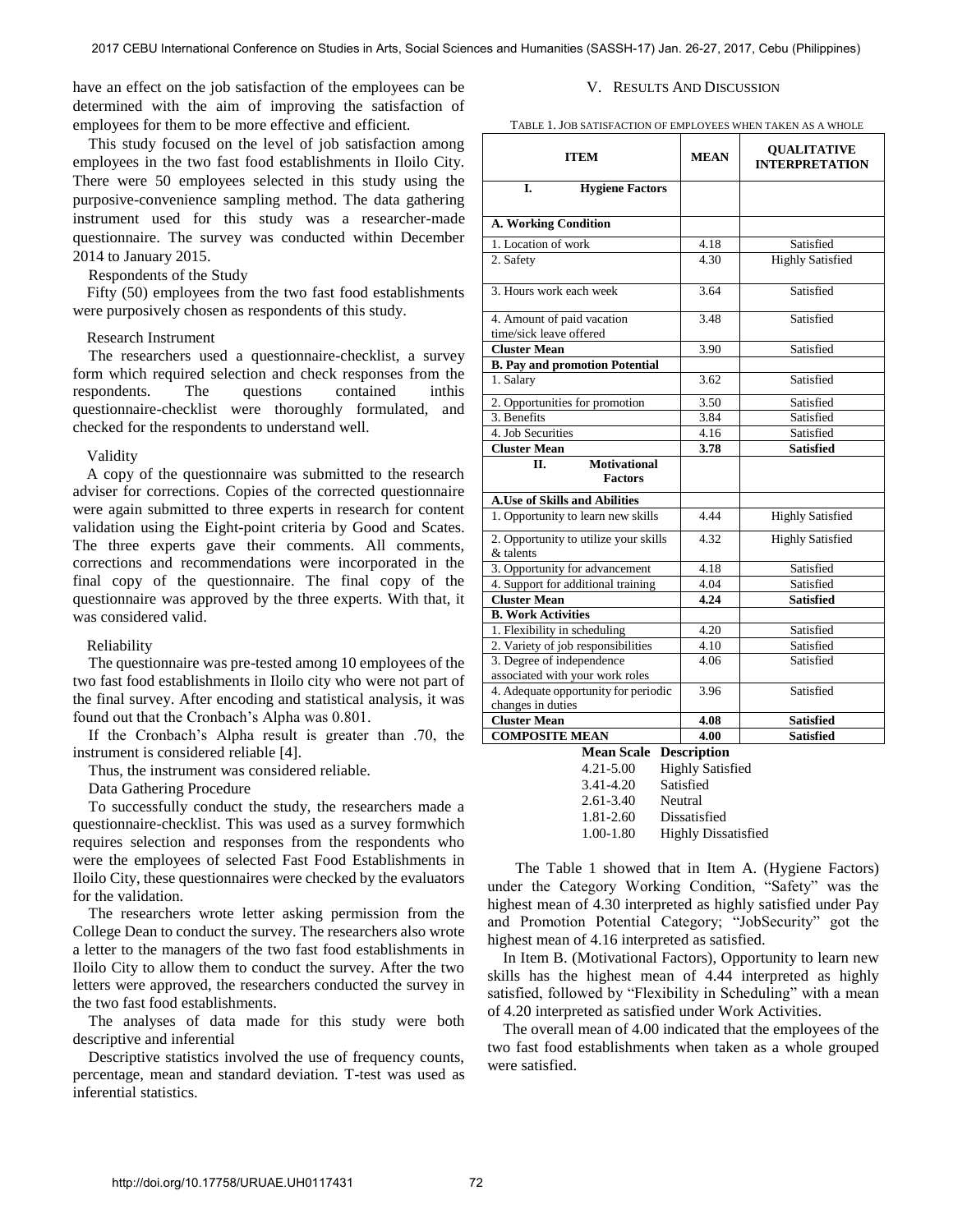| TABLE 2.T-TEST RESULTS FOR SIGNIFICANT DIFFERENCES IN THE LEVEL OF |
|--------------------------------------------------------------------|
| JOB SATISFACTION OF EMPLOYEES WHEN GROUPED ACCORDING TO            |
| AGE, GENDER, EMPLOYMENT STATUS AND ESTABLISHMENT                   |

|                       | т           | Df         | Sig<br>$(2-tail)$<br>ed) | <b>Decision</b> | Interpretatio<br>n        |
|-----------------------|-------------|------------|--------------------------|-----------------|---------------------------|
| Age                   | .59<br>6    | 47.9<br>50 | .554                     | Accept<br>HO    | Not.<br>significant       |
| Gender                | 1.4<br>17   | 46.9<br>68 | .163                     | Accept<br>HO    | Not.<br>significant       |
| Employme<br>nt Status | 1.2<br>94   | 13.4<br>00 | .218                     | Accept<br>HO    | <b>Not</b><br>significant |
| Establishm<br>ent     | $-.7$<br>90 | 47.0<br>47 | .433                     | Accept<br>HO    | <b>Not</b><br>significant |

\*Significant  $\omega \propto 0.05$ 

T-test results in Table 2 shows that the computed value of .554 is greater than 0.05 level of significance, so the null hypothesis is accepted. Thus, there is no significant difference in the level of job satisfaction of employees in selected fast food establishments in terms of working condition, pay and promotion potential, use of skills and abilities and work activities when grouped according to Age.

When grouped according to gender, T-test results shows that the computed value of .163 is greater than 0.05 level of significance, so the null hypothesis is accepted. Thus, there is no significant difference in the level of job satisfaction of employees in selected fast food establishments in terms of working condition, pay and promotion potential, use of skills and abilities and work activities.

When grouped according to employment status, T-test results showed that the computed value of .218 is greater than 0.05 level of significance, so the null hypothesis is accepted. Thus, there is no significant difference in the level of job satisfaction of employees in selected fast food establishments in terms of working condition, pay and promotion potential, use of skills and abilities and work activities.

Lastly, T-test results shows that the computed value of .433 is greater than 0.05 level of significance, so the null hypothesis is accepted. Thus, there is no significant difference in the level of job satisfaction of employees in selected fast food establishments in terms of working condition, pay and promotion potential, use of skills and abilities and work activities when grouped according to Establishment.

## VI. SUMMARY OF FINDINGS

The following were the findings of the study:

1. The respondents were satisfied with their job in both fast food establishments, when taken as a whole group.

2. The respondents were also satisfied with their job in both fast food establishments, when grouped according to age, gender and employment status

3. In terms of working condition, pay and promotion, use of skills and abilities and working activities the respondents were satisfied when taken as a whole.

4. The respondents were satisfied with their Working Condition, Pay and Promotion, Use of Skills and Abilities and Working Activities, when grouped according to age, gender and employment status.

5. The test for significant differences in the level of job satisfaction among employees revealed that there were no significant differences in the level of job satisfaction when grouped according to age, gender and employment status.

#### VII. CONCLUSION

 Based on the findings of this study, the respondents in both Fast Food establishments were satisfied with their job when taken as a whole and when categorized according to age, gender and employment status.

 Also, the respondents in both Fast Food Establishments found satisfaction in terms of Working Conditions, Pay and Promotion, Use of Skills and Abilities, and Working Position both when taken as a whole and categorized according to age, gender and employment status.

 The findings further showed that there was no significant difference in the level of satisfaction when grouped according to age, gender and employment status.

## VIII. RECOMMENDATION

Based from the findings and conclusion, the following recommendations are hereby presented.

1. It is recommended that both management of the two fast food establishments look into making improvements with regards to the pay and promotion potential of employee since this was the lowest cluster mean satisfaction to motivate employees and this will increase the level of performance of employees and discourage them to leave their job.

2. Management should give vacation and sick-leave benefits to their employees.

3. It is also recommended that the management of Fast Food Establishments 1 to have feedback and recognition are both important – developmental feedback helps employees make corrections to their behaviour and recognition or positive feedback provides recognition and supports positive affect.

4. For the management of Fast Food Establishments 2 it is recommended that they should give incentives to their employees to give their best efforts to their work.

5. It is also recommended that part of the training of personnel should include on personality development, especially in customer relations so that pleasant attitudes could be portrayed in dealing with customer.

#### **REFERENCES**

- [1] Cariño, C., & Beltran M. P. (2013). The hospitality industry. Intramuros, Manila: Mindshapers Co., Inc.
- [2] Fraenkel & Wallen.(2010). How to design and evaluate research in ducation 7th edition. New York, NY 10020: McGraw-Hill Companies, Inc.
- [3] Judge, [T. \(2009\). Causes job satisfaction. Journal of Socio-Economic,](https://doi.org/10.1016/j.socec.2005.07.027)  [34, 656-673.](https://doi.org/10.1016/j.socec.2005.07.027) doi:10.1016/j.socec.2005.07.027
- [4] Newstrom, J. W. (2011). Organizational behaviour: Human behaviour at work. New York: McGraw-Hill/Irwin
- [5] Noe, R.A., Hollenbeck, J.H., Gerhart, B & Wright P.M. (2010).Fundamentals of human resource management. New York McGraw-Hill/Irwin
- [6] Robbins, S. (2001). Organizational Behaviour. Jurong Singapore: Pearson Education, Inc.